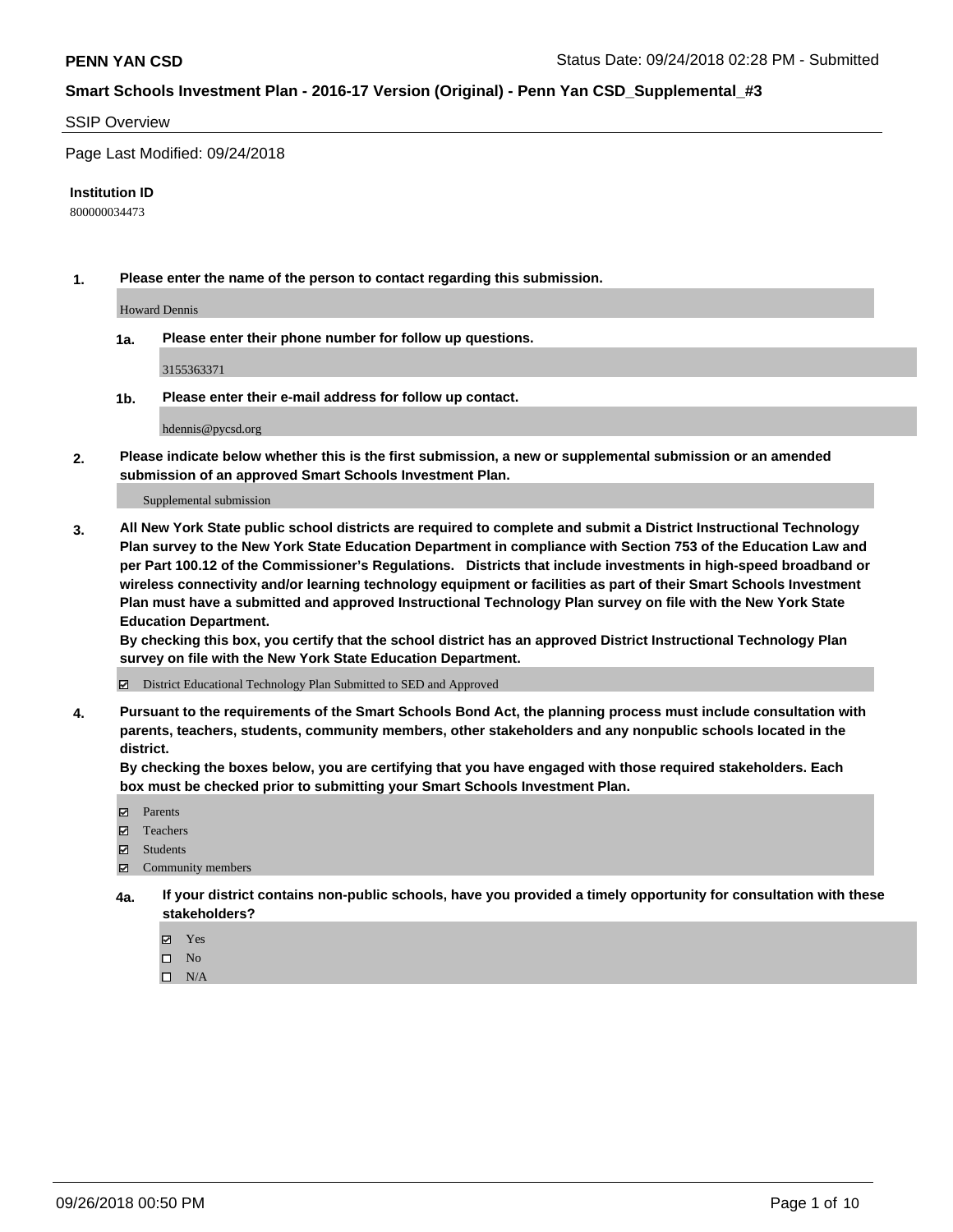#### SSIP Overview

Page Last Modified: 09/24/2018

### **5. Certify that the following required steps have taken place by checking the boxes below: Each box must be checked prior to submitting your Smart Schools Investment Plan.**

- The district developed and the school board approved a preliminary Smart Schools Investment Plan.
- $\boxtimes$  The preliminary plan was posted on the district website for at least 30 days. The district included an address to which any written comments on the plan should be sent.
- $\boxtimes$  The school board conducted a hearing that enabled stakeholders to respond to the preliminary plan. This hearing may have occured as part of a normal Board meeting, but adequate notice of the event must have been provided through local media and the district website for at least two weeks prior to the meeting.
- The district prepared a final plan for school board approval and such plan has been approved by the school board.
- $\boxtimes$  The final proposed plan that has been submitted has been posted on the district's website.
- **5a. Please upload the proposed Smart Schools Investment Plan (SSIP) that was posted on the district's website, along with any supporting materials. Note that this should be different than your recently submitted Educational Technology Survey. The Final SSIP, as approved by the School Board, should also be posted on the website and remain there during the course of the projects contained therein.**

PYCSD SSBA BOE Approved - Submission 3.pdf

**5b. Enter the webpage address where the final Smart Schools Investment Plan is posted. The Plan should remain posted for the life of the included projects.**

https://pycsd.org/apps/pages/index.jsp?uREC\_ID=950934&type=d&pREC\_ID=1409306

**6. Please enter an estimate of the total number of students and staff that will benefit from this Smart Schools Investment Plan based on the cumulative projects submitted to date.**

1,800

**7. An LEA/School District may partner with one or more other LEA/School Districts to form a consortium to pool Smart Schools Bond Act funds for a project that meets all other Smart School Bond Act requirements. Each school district participating in the consortium will need to file an approved Smart Schools Investment Plan for the project and submit a signed Memorandum of Understanding that sets forth the details of the consortium including the roles of each respective district.**

 $\Box$  The district plans to participate in a consortium to partner with other school district(s) to implement a Smart Schools project.

**8. Please enter the name and 6-digit SED Code for each LEA/School District participating in the Consortium.**

| <b>Partner LEA/District</b> | <b>ISED BEDS Code</b> |
|-----------------------------|-----------------------|
| (No Response)               | (No Response)         |

**9. Please upload a signed Memorandum of Understanding with all of the participating Consortium partners.**

(No Response)

**10. Your district's Smart Schools Bond Act Allocation is:**

\$1,275,268

**11. Enter the budget sub-allocations by category that you are submitting for approval at this time. If you are not budgeting SSBA funds for a category, please enter 0 (zero.) If the value entered is \$0, you will not be required to complete that survey question.**

|                                              | Sub-<br><b>Allocations</b> |
|----------------------------------------------|----------------------------|
| <b>School Connectivity</b>                   |                            |
| <b>Connectivity Projects for Communities</b> |                            |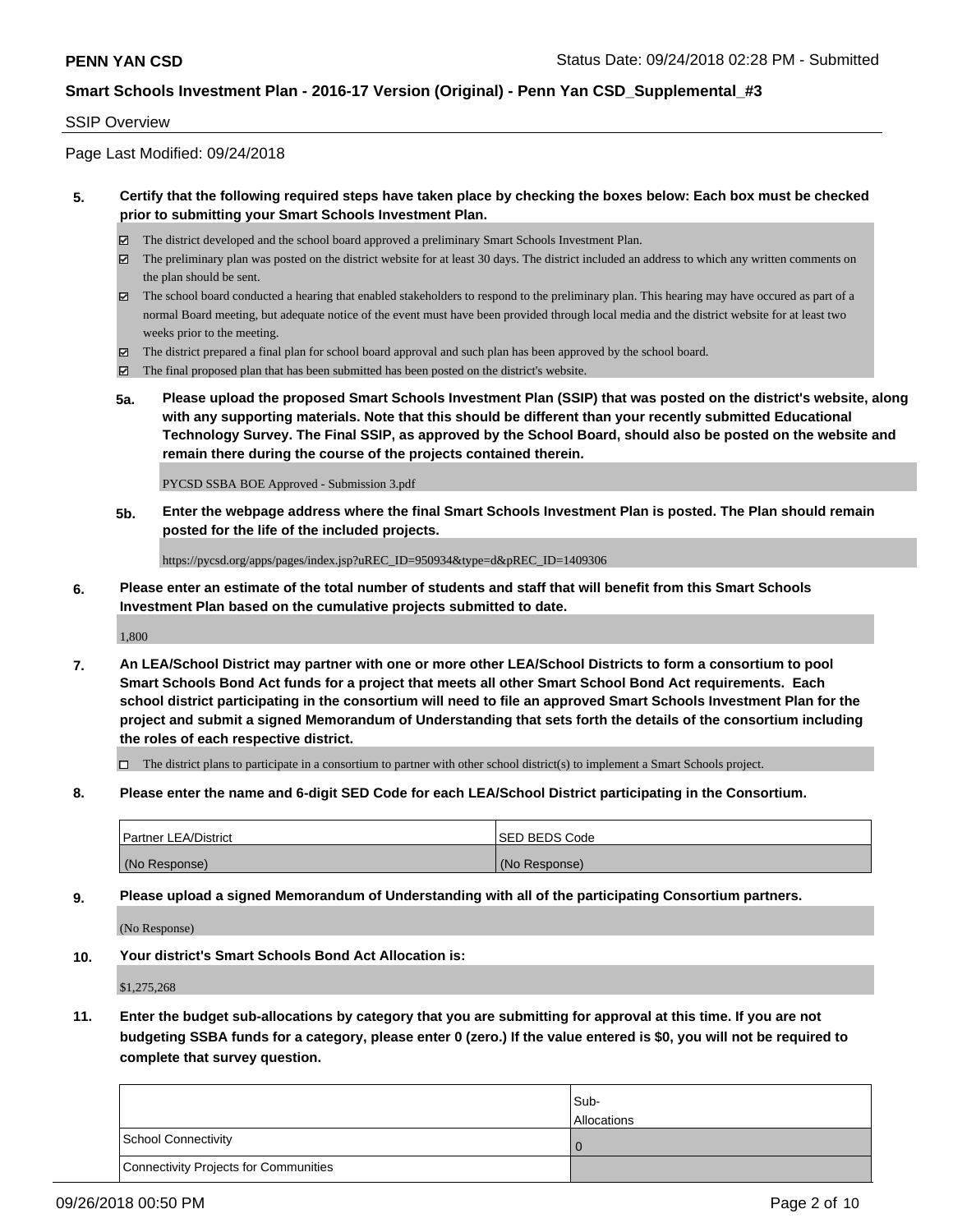# SSIP Overview

Page Last Modified: 09/24/2018

|                                    | Sub-<br>Allocations |
|------------------------------------|---------------------|
|                                    | $\Omega$            |
| Classroom Technology               | 626,344             |
| Pre-Kindergarten Classrooms        | 0                   |
| Replace Transportable Classrooms   | O                   |
| <b>High-Tech Security Features</b> | 0                   |
| Totals:                            | 626,344             |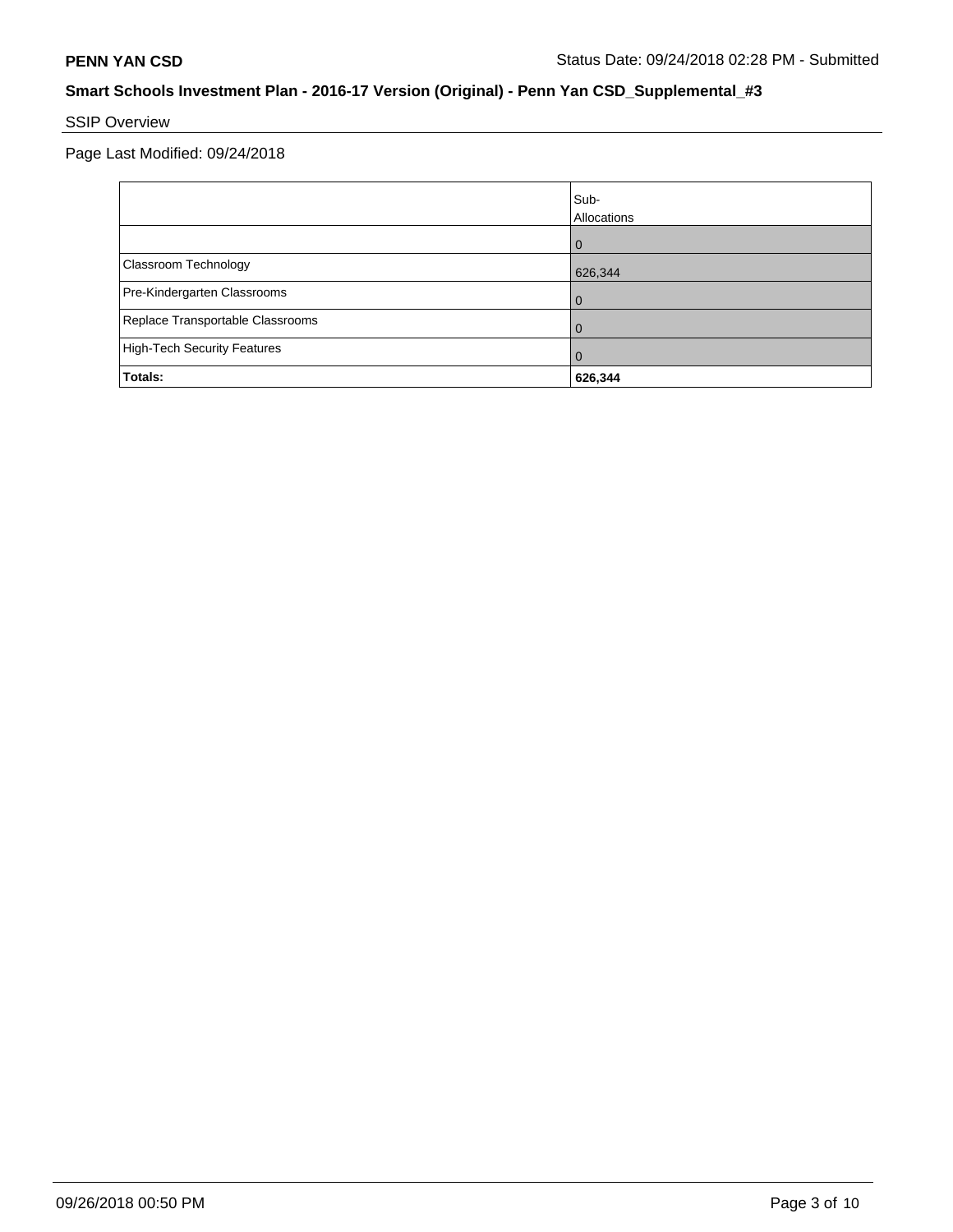### Classroom Learning Technology

Page Last Modified: 09/24/2018

**1. In order for students and faculty to receive the maximum benefit from the technology made available under the Smart Schools Bond Act, their school buildings must possess sufficient connectivity infrastructure to ensure that devices can be used during the school day. Smart Schools Investment Plans must demonstrate that sufficient infrastructure that meets the Federal Communications Commission's 100 Mbps per 1,000 students standard currently exists in the buildings where new devices will be deployed, or is a planned use of a portion of Smart Schools Bond Act funds, or is under development through another funding source.**

**Smart Schools Bond Act funds used for technology infrastructure or classroom technology investments must increase the number of school buildings that meet or exceed the minimum speed standard of 100 Mbps per 1,000 students and staff within 12 months. This standard may be met on either a contracted 24/7 firm service or a "burstable" capability. If the standard is met under the burstable criteria, it must be:**

**1. Specifically codified in a service contract with a provider, and**

**2. Guaranteed to be available to all students and devices as needed, particularly during periods of high demand, such as computer-based testing (CBT) periods.**

**Please describe how your district already meets or is planning to meet this standard within 12 months of plan submission.**

Penn Yan CSD already meets or exceeds the standard minimum of 100 mbps per 1,000 students based on the services we contract through Lakenet. Additionally, due to the network upgrades this summer, access points have been installed in all learning spaces. The district has met the demand by purchasing new switches and installing several new access points in all school buildings.

- **1a. If a district believes that it will be impossible to meet this standard within 12 months, it may apply for a waiver of this requirement, as described on the Smart Schools website. The waiver must be filed and approved by SED prior to submitting this survey.**
	- By checking this box, you are certifying that the school district has an approved waiver of this requirement on file with the New York State Education Department.

### **2. Connectivity Speed Calculator (Required)**

|                         | Number of<br>Students | Multiply by<br>100 Kbps | Divide by 1000 Current Speed<br>to Convert to<br>Reauired<br>Speed in Mb | l in Mb | Expected<br>Speed to be<br>Attained Within   Required<br>12 Months | <b>Expected Date</b><br>When<br>Speed Will be<br>Met |
|-------------------------|-----------------------|-------------------------|--------------------------------------------------------------------------|---------|--------------------------------------------------------------------|------------------------------------------------------|
| <b>Calculated Speed</b> | 1.441                 | 144.100                 | 144.1                                                                    | 200     | (No<br>Response)                                                   | (No<br>Response)                                     |

### **3. If the district wishes to have students and staff access the Internet from wireless devices within the school building, or in close proximity to it, it must first ensure that it has a robust Wi-Fi network in place that has sufficient bandwidth to meet user demand.**

**Please describe how you have quantified this demand and how you plan to meet this demand.**

Penn Yan CSD already meets or exceeds the standard minimum of 100 mbps per 1,000 students based on the services we contract through Lakenet. Additionally, due to the network upgrades last summer, access points have been installed in all learning spaces. The district has met the demand by purchasing new switches and installing several new access points in all school buildings.

**4. All New York State public school districts are required to complete and submit an Instructional Technology Plan survey to the New York State Education Department in compliance with Section 753 of the Education Law and per Part 100.12 of the Commissioner's Regulations.**

**Districts that include educational technology purchases as part of their Smart Schools Investment Plan must have a submitted and approved Instructional Technology Plan survey on file with the New York State Education Department.**

By checking this box, you are certifying that the school district has an approved Instructional Technology Plan survey on file with the New York State Education Department.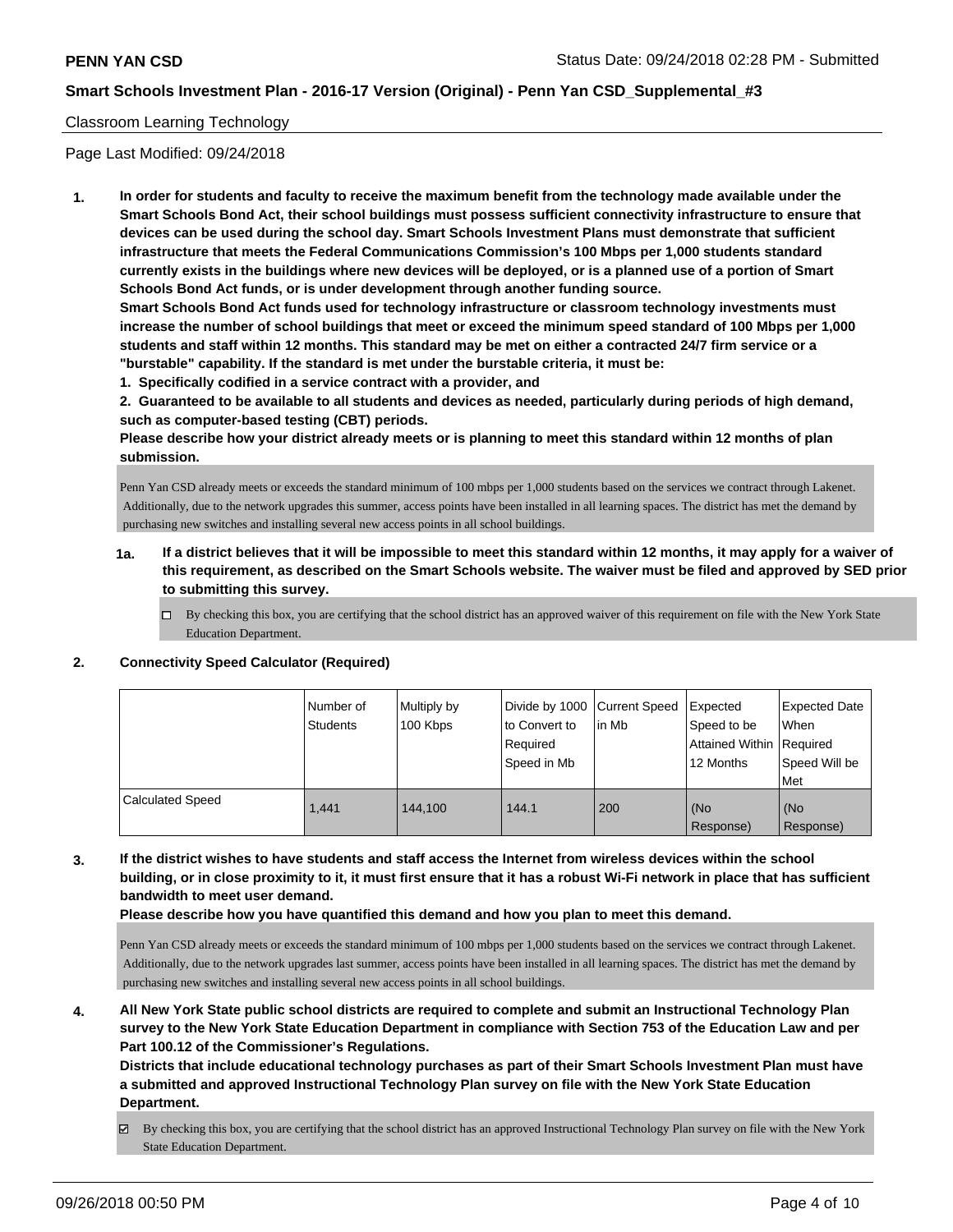#### Classroom Learning Technology

Page Last Modified: 09/24/2018

### **5. Describe the devices you intend to purchase and their compatibility with existing or planned platforms or systems. Specifically address the adequacy of each facility's electrical, HVAC and other infrastructure necessary to install and support the operation of the planned technology.**

We intend to purchase the following devices: Windows based laptops for instructional spaces Projectors for instructional spaces Chromebooks for instructional spaces iPads for instructional spaces iPad cases will match the iPads purchased Desktop Computers for both instructional spaces and offices throughout the district All devices are compatible with our existing platforms and systems. Additionally, the district has adequate electrical supply to support the increase in devices.

- **6. Describe how the proposed technology purchases will:**
	- **> enhance differentiated instruction;**
	- **> expand student learning inside and outside the classroom;**
	- **> benefit students with disabilities and English language learners; and**
	- **> contribute to the reduction of other learning gaps that have been identified within the district.**

**The expectation is that districts will place a priority on addressing the needs of students who struggle to succeed in a rigorous curriculum. Responses in this section should specifically address this concern and align with the district's Instructional Technology Plan (in particular Question 2 of E. Curriculum and Instruction: "Does the district's instructional technology plan address the needs of students with disabilities to ensure equitable access to instruction, materials and assessments?" and Question 3 of the same section: "Does the district's instructional technology plan address the provision of assistive technology specifically for students with disabilities to ensure access to and participation in the general curriculum?"**

Penn Yan Central School District has aspirations that all individuals will be able to effective integrate appropriate technology in our academic programs to accommodate our students diverse learning styles, abilities, and promote equity of learning. Penn Yan Central School District continues to provide each member of our school community with access to advanced technological tools, information resources, and training to become information literate members of the global community. The Technology department works with the Center for Special Education to address the needs of students with disabilities and provide any technology services and/or devices that are deemed necessary for instruction, materials, and assessments.

Penn Yan Central School District and Wayne Finger Lakes BOCES work collaboratively to support assistive technology for all students once its need has been determined through individual evaluation and approved for students with disabilities through the CSE/CPSE Process. The district is responsible for the provision of assistive technology service and/or devices for all students in both general and special education classrooms Our collaborative work and integration of additional instructional technologies will enhance differentiation, expand student learning inside and outside

 of the classroom, ensure we are even more effective with our academic intervention and response to intervention services to close instructional gaps that have been identified, and benefit students with disabilities, English language learners, and all students in the district. The proposed technology purchases will ensure classrooms have staff computers and interactive projectors that will allow for the most engaging instructional planning.

Additional Chromebooks and iPads will allow for multiple modes of reading, writing, and more responsive feedback. Expanding our Mac lab for

various software packages and high school electives will continue to motivate students to be passionate about their learning.

The additional devices being purchased will benefit our students with disabilities and ELLs greatly through expanded opportunities to engage in a blended learning atmosphere. The key to a successful blended learning atmosphere is a variety of targeted and meaningful apps and software packages that allow for individualized/personalized learning. Apps and software that we use especially for our SWD and ELL populations are: Mobymax, Castle Learning and IXL for self-leveling and pacing instruction, NewsELA, Reading A-Z, Learning A-Z, and Raz-Kids for differentiated lexile level reading assignments through high interest subjects as well as Discovery Education Streaming and for a plethora of targeted instructional videos that allow for small group or invidiual pre-teach or re-teach instructional practices.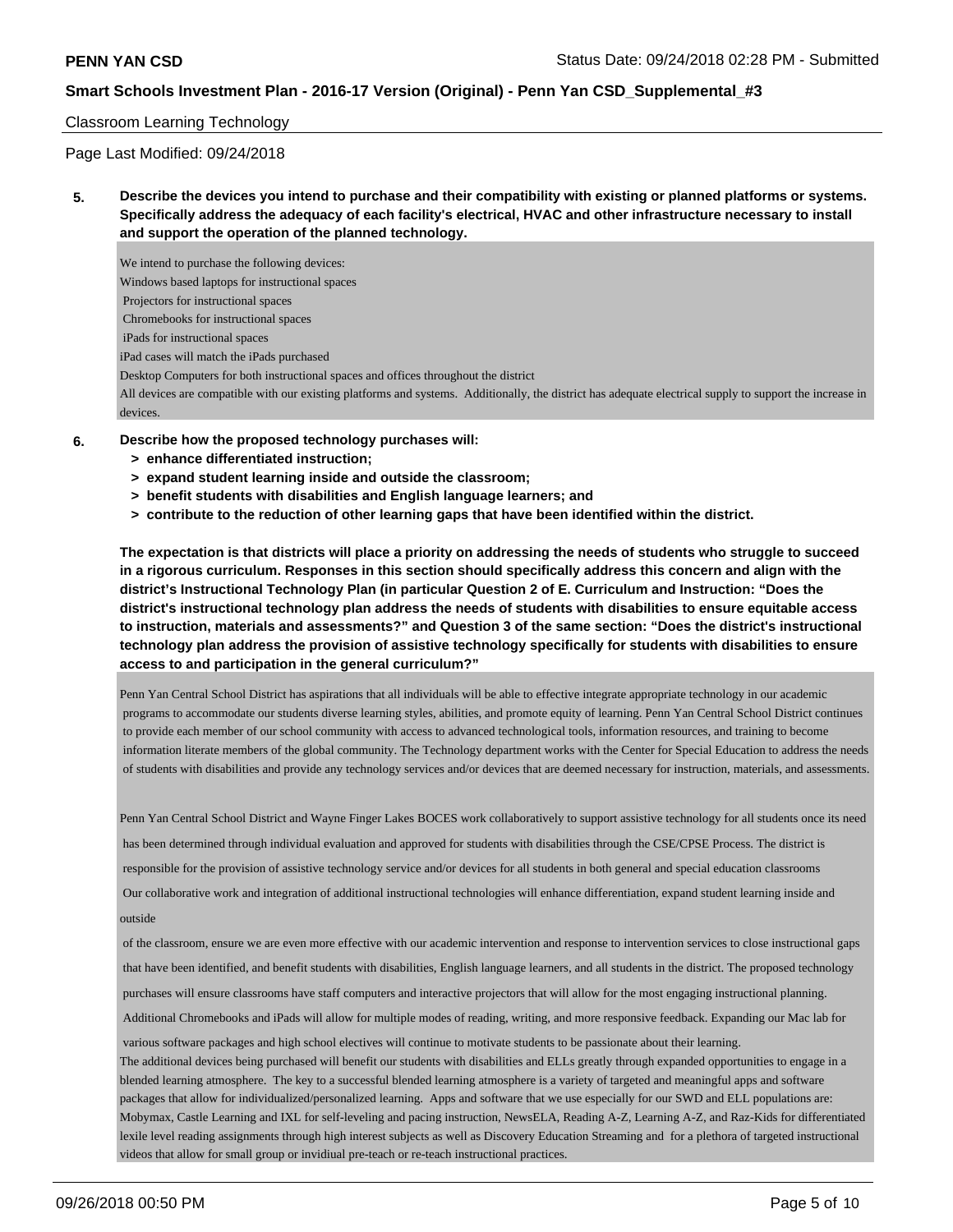#### Classroom Learning Technology

Page Last Modified: 09/24/2018

**7. Where appropriate, describe how the proposed technology purchases will enhance ongoing communication with parents and other stakeholders and help the district facilitate technology-based regional partnerships, including distance learning and other efforts.**

Penn Yan CSD is striving to integrate technology wherever, and whenever possible, to enhance communication with parents, stakeholders, and facilitate technology based, regional partnerships. Some examples of this are an expansion of our Parent Portal within our Student Management System to provide parents with regular access to their student's academic progress. Similarly, we have utilized distance technology to participate in Skype conferences and webinars. Individual departments within the district that span multiple buildings are also trialing online meeting procedures to limit the amount of travel time, and maximize the amount of collaboration. We also utilize technology to offer our students distance learning opportunities that would not otherwise be possible on our campus.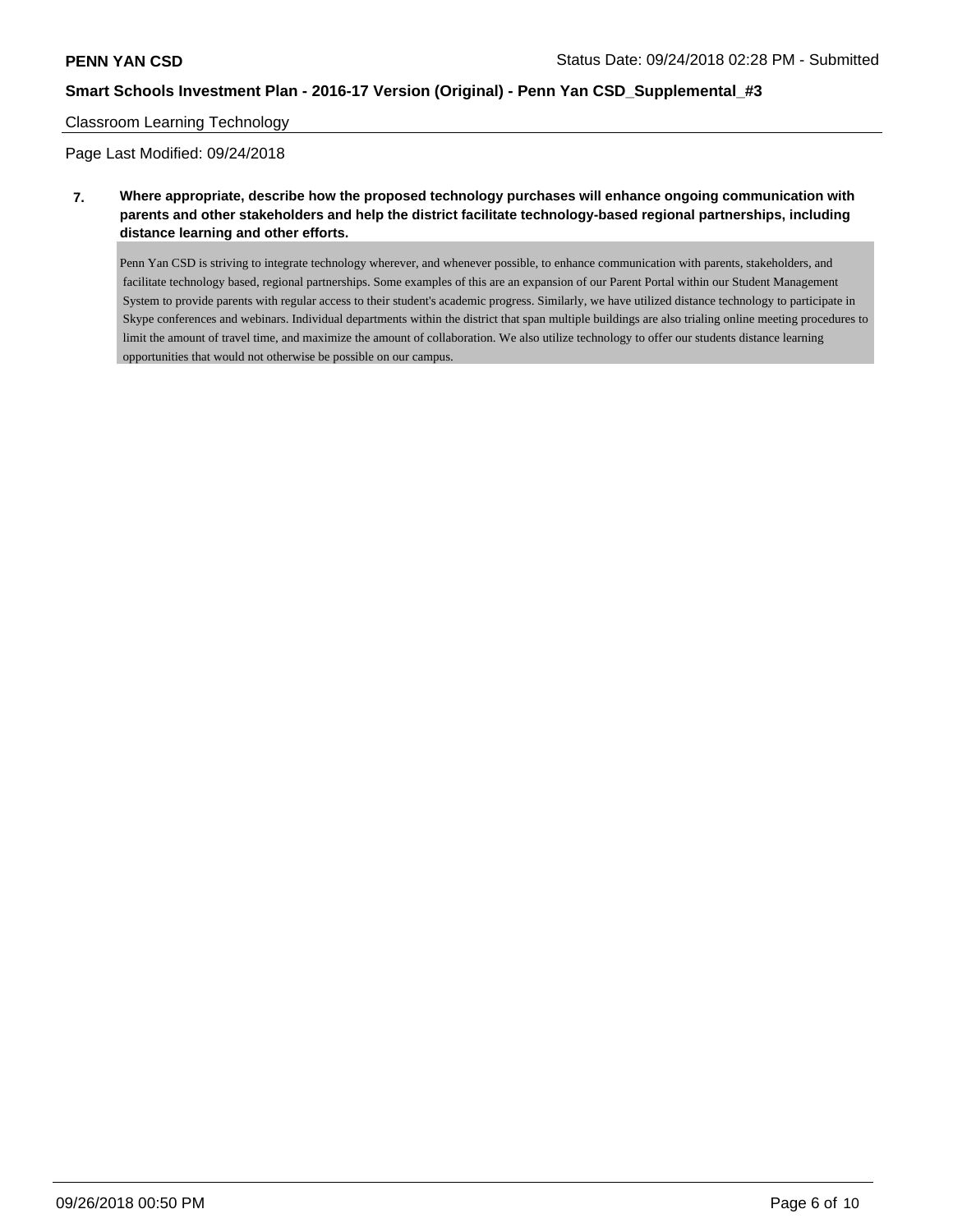#### Classroom Learning Technology

Page Last Modified: 09/24/2018

**8. Describe the district's plan to provide professional development to ensure that administrators, teachers and staff can employ the technology purchased to enhance instruction successfully.**

**Note: This response should be aligned and expanded upon in accordance with your district's response to Question 1 of F. Professional Development of your Instructional Technology Plan: "Please provide a summary of professional development offered to teachers and staff, for the time period covered by this plan, to support technology to enhance teaching and learning. Please include topics, audience and method of delivery within your summary."**

Penn Yan CSD updates its Professional Development Plan annually in compliance with Part 100.2 (dd.) of the Commissioner's Regulations. The plan specifies the Area of PD Needed (Technology, Instruction and Feedback, etc.) the Strategy to be used, how to monitor the implementation of the PD, the Timeline, person(s) responsible, and the final evaluation and evidence of success. Beginning in the school year 17-18, the district created a K-12 Technology Integrator Teacher on Special Assignment Position utilizing local funds. Additionally, our Instructional Technology Committee which created our Instructional Technology Plan which fed the Instructional Technology Survey designs an annual professional development calendar. Examples of professional development already on our technology professional development plan are: "Got iPads - Now What? Part 1, Exploring Digital DSLRs, iMac Exploration, Online Literacy Databases, Video Creation, Increasing student engagement using Classcraft, Google Drive for Professionals, Google Docs with Students, Got a Google Account, Now What? Part 1, Organizing your Google Drive, and more. Below is a table with more information from our approved Instructional Technology Survey.

| Topic                                                                                                                                                                  | when more imormation from our approved more denominated more, $\theta$ out $\theta$ .<br>Audience                     | Method of Delivery                                                                                                    | <b>Technology Link</b>                                                                                     | NYSED PD Standard Link     |  |
|------------------------------------------------------------------------------------------------------------------------------------------------------------------------|-----------------------------------------------------------------------------------------------------------------------|-----------------------------------------------------------------------------------------------------------------------|------------------------------------------------------------------------------------------------------------|----------------------------|--|
| ELA Curriculum Work $-2$<br>days                                                                                                                                       | <b>PK-12</b>                                                                                                          | Opening by principals/staff<br>developers. Grade level<br>curriculum writing work<br>time.                            | Infused instructional<br>technology throughout their 9a, 9b, 9c, 9d, 9e, 9f<br>curriculum writing.         |                            |  |
| Math Curriculum Work $-2$<br>days                                                                                                                                      | <b>PK-12</b>                                                                                                          | Opening by principals/staff<br>developers. Grade level<br>curriculum writing work<br>time.                            | Infused instructional<br>technology throughout their 9a, 9b, 9c, 9d, 9e, 9f<br>curriculum writing.         |                            |  |
| Department Curriculum<br>Writing $-2+$ days                                                                                                                            | Content areas other than<br>ELA/Math                                                                                  | Opening by principals/staff<br>developers. Department<br>curriculum writing work<br>time.                             | Infused instructional<br>technology throughout their $\vert$ 9a, 9b, 9c, 9d, 9e, 9f<br>curriculum writing. |                            |  |
| PK-12 Department Chairs,<br><b>Quality Instructional</b><br>Work led by ASI, PK-12<br>Grade Level Leaders, and<br>Council - 1 day<br>sub-group work.<br>Administrators |                                                                                                                       | Modeled infusing<br>technology into<br>instructional<br>delivery. Infused<br>technology into work.                    | 9a, 9b, 9c, 9d, 9e, 9f, 9g                                                                                 |                            |  |
| Google Camp                                                                                                                                                            | <b>Expansion of Google</b><br>Classroom and Cloud<br>16 K-12 Teachers<br><b>Edcamp Format</b><br><b>Based</b><br>Work |                                                                                                                       |                                                                                                            | 9a, 9b, 9c, 9d, 9e, 9f, 9g |  |
| Danielson Rubrics -<br>PK-12 Staff<br><b>Coaching Model</b>                                                                                                            |                                                                                                                       | Coaching model<br>conferencing with staff<br>members. One component<br>that will be reviewed is use<br>of technology. | Direct discussion around use<br>of instructional technology<br>during instruction.                         | 9a, 9b, 9c, 9d, 9e, 9f, 9g |  |

We have also begun to offer our PD offerings utilizing a hybrid in-person and online system through Google Plus and Google Classroom. This will be a pilot for Penn Yan CSD and we will review feedback during our roll out to enhance technology utilization to enhance our professional development. Lastly, the administrative team at Penn Yan CSD is "leading by example" infusing technology into our presentations, faculty meetings, department meetings, etc. Modeling the use of technology as well as integrating the gradual release process ensures our teacher leaders and staff as a whole have the opportunity to be supported through the process of learning new software and hardware.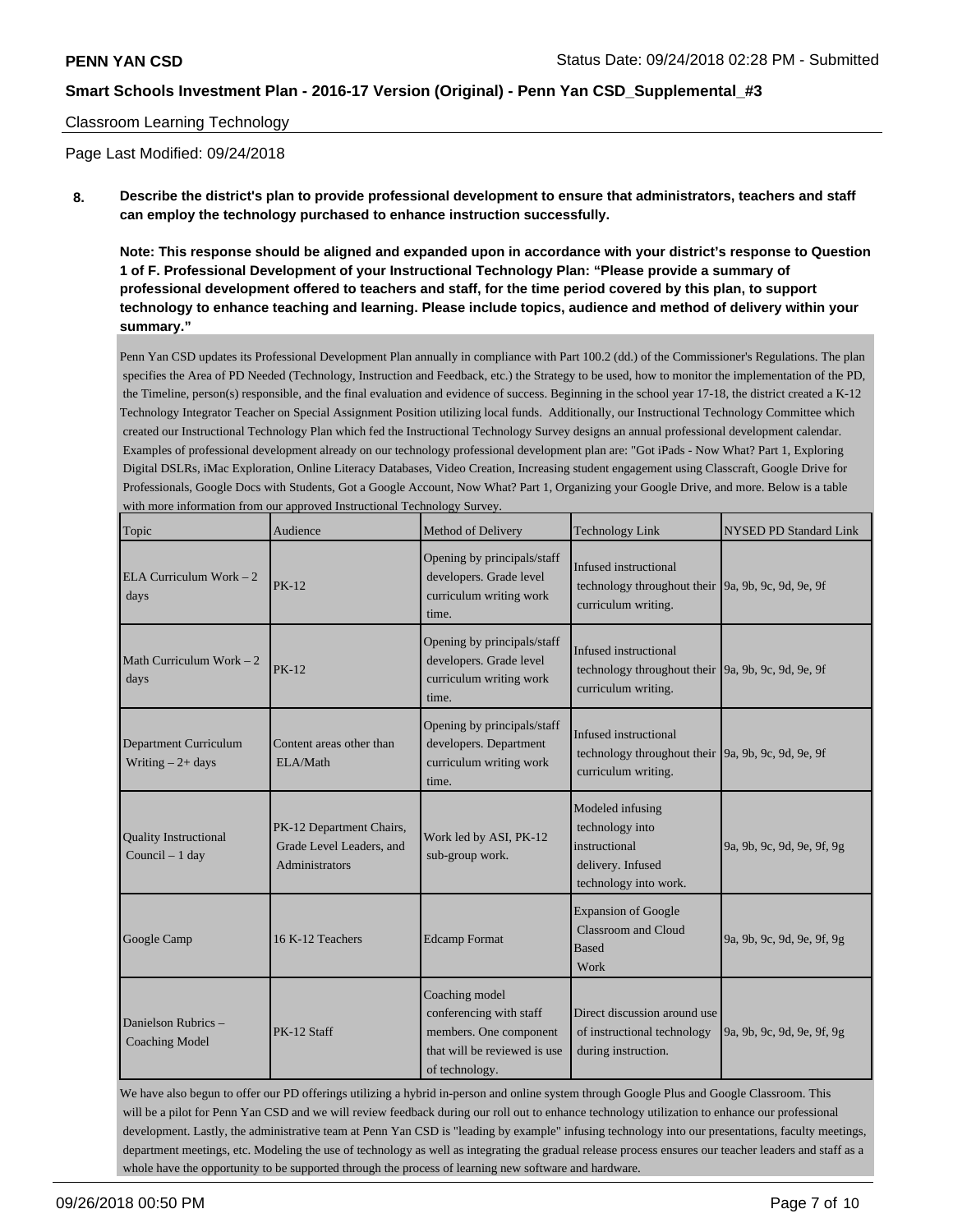#### Classroom Learning Technology

Page Last Modified: 09/24/2018

- **9. Districts must contact the SUNY/CUNY teacher preparation program that supplies the largest number of the district's new teachers to request advice on innovative uses and best practices at the intersection of pedagogy and educational technology.**
	- $\boxtimes$  By checking this box, you certify that you have contacted the SUNY/CUNY teacher preparation program that supplies the largest number of your new teachers to request advice on these issues.
	- **9a. Please enter the name of the SUNY or CUNY Institution that you contacted.**

SUNY Geneseo, SUNY Oswego, SUNY Brockport

**9b. Enter the primary Institution phone number.**

(585) 245-5000 (SUNY Geneseo)

**9c. Enter the name of the contact person with whom you consulted and/or will be collaborating with on innovative uses of technology and best practices.**

Anjoo Sikka, Dean, Ella Cline Shear School of Education, SUNY at Geneseo, Marcia Burrell, Department Chair, Curriculum & Instruction, School of Education, SUNY at Oswego and Thomas J. Hernández, Interim Dean, School of Education & Human Services, SUNY College at Brockport

**10. A district whose Smart Schools Investment Plan proposes the purchase of technology devices and other hardware must account for nonpublic schools in the district.**

**Are there nonpublic schools within your school district?**

| 罓 | Yes |
|---|-----|
| П | Nο  |

**10a. Describe your plan to loan purchased hardware to nonpublic schools within your district. The plan should use your district's nonpublic per-student loan amount calculated below, within the framework of the guidance. Please enter the date by which nonpublic schools must request classroom technology items. Also, specify in your response the devices that the nonpublic schools have requested, as well as in the in the Budget and the Expenditure Table at the end of the page.**

Penn Yan CSD will utilize a system parallel to the Computer Hardware Loan Program to loan, upon request, any classroom technology purchased by the district with Smart Schools Bond Act funding to students attending nonpublic schools within the same school district. Throughout the loan, Penn Yan CSD will retain ownership of the devices and responsibility for maintenance and repair. Penn Yan also invited representatives from the nonpublic schools within our district to the SSBA input session during the summer of 2015 and shared this process. Specifics of the loan process are outlined below:

- Upon request, Penn Yan will loan, at no charge, technology obtained as part of the SSBA to children attending the nonpublic schools within our district boundaries.
- Penn Yan CSD will not loan SSBA classroom technology in an aggregate amount greater than two hundred and fifty dollars multiplied by the nonpublic school enrollment in the base year at the time of enactment.
- Penn Yan CSD will utilize regulation, specifying the date by which requests for the purchase and loan of SSBA classroom technology must be received by the district.
- Adequate notice of the required request date will be given to all non-public schools located in the district.
- Aforementioned date will not be earlier than the first day in June of the school year prior to that for which such SSBA classroom technology is being requested.
- A parent or guardian of a child not attending a particular nonpublic school priority to January first or June first of the school year, as applicable, may submit a written request for SSBA technology within thirty days after such child is enrolled in such nonpublic schools.
- A request made later than the times otherwise provided shall not be denied where a reasonable explanation is given for the delay in making the request.

Only one non-public school (St. Michael's School) has chosen to participate: Other than the one non-public listed previously, none of the other non public schools chose to participate. Representatives from all schools were invited to previous planning and communication sessions. Note to reviewers: The nonpublic loan amount per pupil may at first appear incorrect. In Penn Yan CSD's second submission, we included \$191 for each student at St. Michael's. At this point, we cannot allocate more than an additional \$59 per student at St. Michael's or we will exceed the \$250 cap.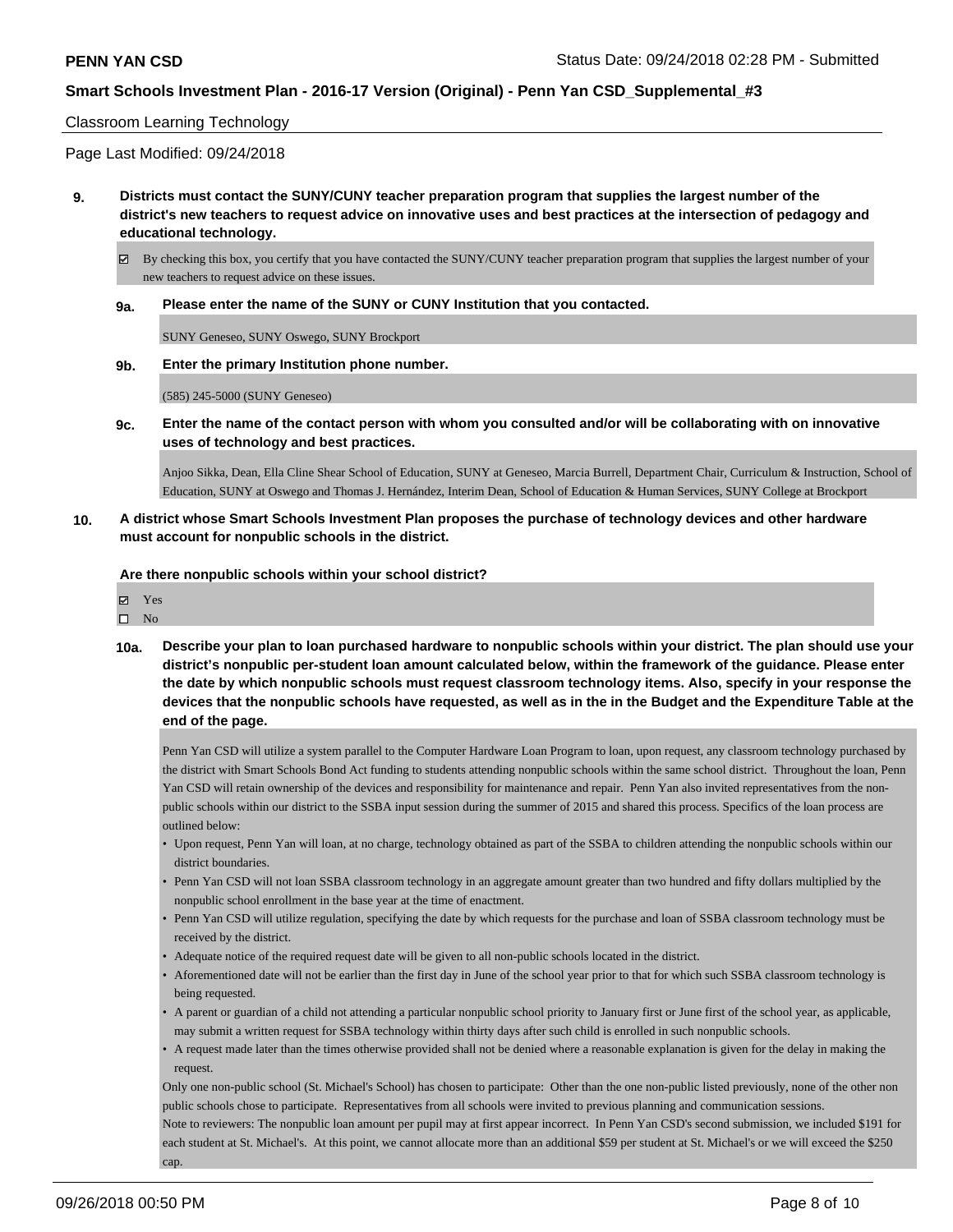#### Classroom Learning Technology

Page Last Modified: 09/24/2018

**10b. A final Smart Schools Investment Plan cannot be approved until school authorities have adopted regulations specifying the date by which requests from nonpublic schools for the purchase and loan of Smart Schools Bond Act classroom technology must be received by the district.**

 $\boxtimes$  By checking this box, you certify that you have such a plan and associated regulations in place that have been made public.

**11. Nonpublic Classroom Technology Loan Calculator**

**The Smart Schools Bond Act provides that any Classroom Learning Technology purchases made using Smart Schools funds shall be lent, upon request, to nonpublic schools in the district. However, no school district shall be required to loan technology in amounts greater than the total obtained and spent on technology pursuant to the Smart Schools Bond Act and the value of such loan may not exceed the total of \$250 multiplied by the nonpublic school enrollment in the base year at the time of enactment.**

**See:**

**http://www.p12.nysed.gov/mgtserv/smart\_schools/docs/Smart\_Schools\_Bond\_Act\_Guidance\_04.27.15\_Final.pdf.**

|                                       | 1. Classroom<br>Technology<br>Sub-allocation | 2. Public<br>Enrollment<br>$(2014-15)$ | <sup>1</sup> 3. Nonpublic<br>Enrollment<br>$(2014-15)$ | l 4. Sum of<br>Public and<br>l Nonpublic<br>Enrollment | 15. Total Per<br>Pupil Sub-<br>lallocation | l 6. Total<br>Nonpublic Loan<br>Amount |
|---------------------------------------|----------------------------------------------|----------------------------------------|--------------------------------------------------------|--------------------------------------------------------|--------------------------------------------|----------------------------------------|
| Calculated Nonpublic Loan<br>  Amount | 626.344                                      | .484                                   | 70                                                     | 1.554                                                  | 59                                         | 4.130                                  |

**12. To ensure the sustainability of technology purchases made with Smart Schools funds, districts must demonstrate a long-term plan to maintain and replace technology purchases supported by Smart Schools Bond Act funds. This sustainability plan shall demonstrate a district's capacity to support recurring costs of use that are ineligible for Smart Schools Bond Act funding such as device maintenance, technical support, Internet and wireless fees, maintenance of hotspots, staff professional development, building maintenance and the replacement of incidental items. Further, such a sustainability plan shall include a long-term plan for the replacement of purchased devices and equipment at the end of their useful life with other funding sources.**

 $\boxtimes$  By checking this box, you certify that the district has a sustainability plan as described above.

**13. Districts must ensure that devices purchased with Smart Schools Bond funds will be distributed, prepared for use, maintained and supported appropriately. Districts must maintain detailed device inventories in accordance with generally accepted accounting principles.**

By checking this box, you certify that the district has a distribution and inventory management plan and system in place.

**14. If you are submitting an allocation for Classroom Learning Technology complete this table.**

**Note that the calculated Total at the bottom of the table must equal the Total allocation for this category that you entered in the SSIP Overview overall budget.**

|                         | Sub-Allocation |
|-------------------------|----------------|
| Interactive Whiteboards | 43,200         |
| Computer Servers        | <b>0</b>       |
| Desktop Computers       | 78,800         |
| <b>Laptop Computers</b> | 451,543        |
| <b>Tablet Computers</b> | 52,699         |
| <b>Other Costs</b>      | 102            |
| Totals:                 | 626,344        |

**15. Please detail the type, quantity, per unit cost and total cost of the eligible items under each sub-category. This is**